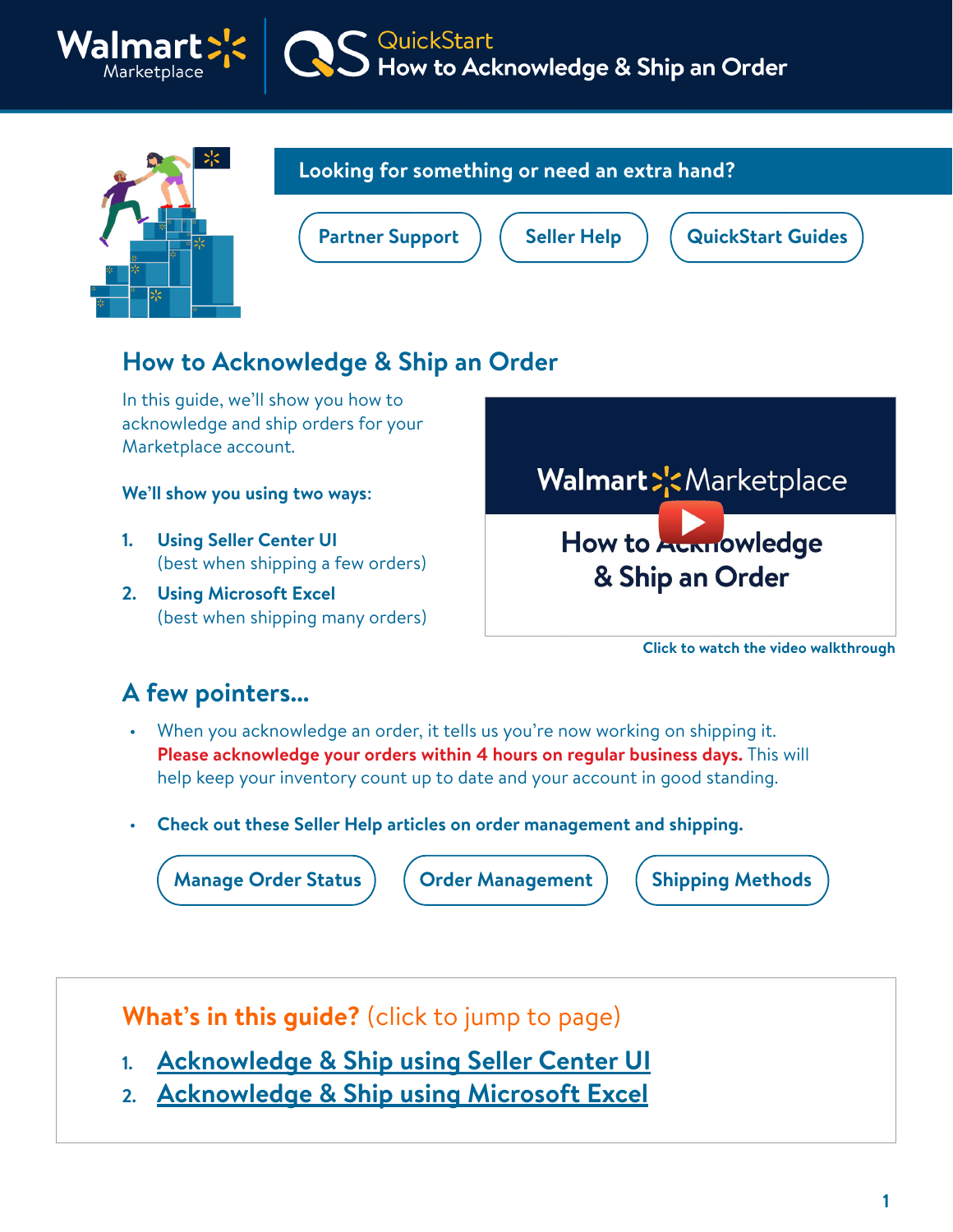### <span id="page-1-0"></span>**Acknowledge & Ship using Seller Center UI**

#### **Click "Orders" in the left-hand menu in Seller Center 1**

At the top of the page, you'll see your orders in various stages:

- **Orders Due Today** (most important!) Orders ready to be acknowledged and shipped by your team.
- **New Orders**  Orders just placed and aren't at risk of being late.
- **Past Orders**  Orders that you've already shipped.
- **Late Orders** (avoid these!) Orders that are late in being acknowledged and/or shipped.



| Late Orders   | Orders Due Today | New Orders      | Past Orders          |
|---------------|------------------|-----------------|----------------------|
|               |                  |                 | Since 16th June 2019 |
| View Orders ( | View Orders (O)  | View Orders (5) | View Orders (2)      |

#### **Click the order's P.O. number 2**

Once clicked, you'll see the order's details, including what was purchased and its shipping information. This is where you'll update its status (acknowledge, shipped, or cancelled).

|         | Order Date        | Purchase Order#<br><b>CONTRACTOR</b> | Order#        | Ship By           | <b>Total Qty</b> | <b>Total Lines</b> |
|---------|-------------------|--------------------------------------|---------------|-------------------|------------------|--------------------|
| Ā<br>لب | December 11, 2019 | 3797150862597                        | 6161923631702 | December 12, 2019 |                  |                    |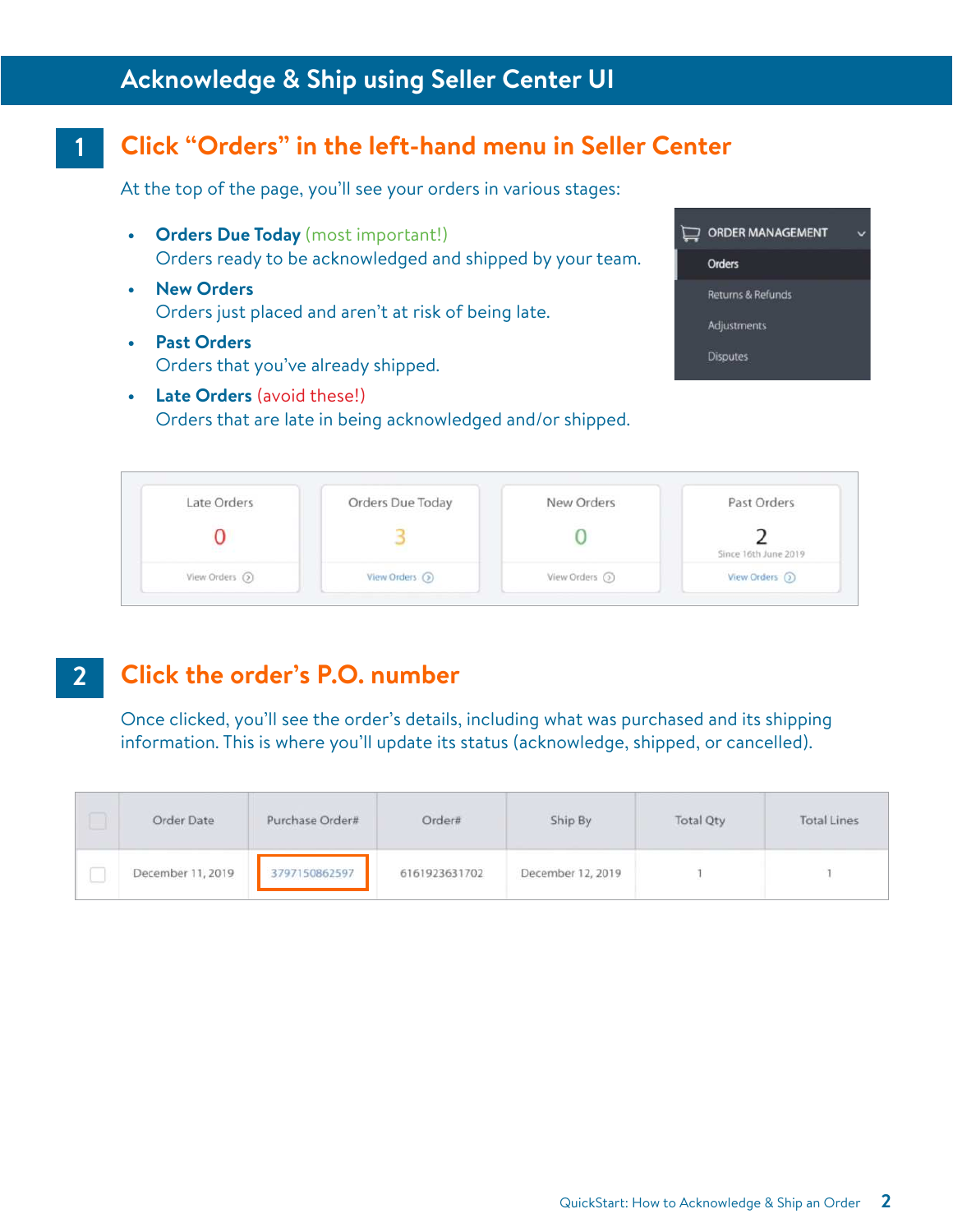# **Acknowledge & Ship using Seller Center UI** (continued)

#### **Navigate to "Status" and select "Acknowledge" 3**

By selecting "Acknowledge," you're letting Walmart know you're aware of the order and are working on shipping it.



#### **Always acknowledge your open orders within 4 hours on regular business days.**

| <b>Qty Reg</b> | Status                                | <b>Qty Updated</b> |  |  |  |  |  |  |
|----------------|---------------------------------------|--------------------|--|--|--|--|--|--|
|                |                                       |                    |  |  |  |  |  |  |
| $\mathbf{1}$   | $\vee$ Ordered                        |                    |  |  |  |  |  |  |
|                | <b>Acknowledge</b>                    |                    |  |  |  |  |  |  |
|                | Ship                                  |                    |  |  |  |  |  |  |
|                | Cancel - Pricing Error                |                    |  |  |  |  |  |  |
|                | Cancel - Out of Stock                 |                    |  |  |  |  |  |  |
|                | Cancel - Duplicate Order              |                    |  |  |  |  |  |  |
|                | Cancel - Change Something on an Order |                    |  |  |  |  |  |  |
|                | Cancel - Incorrect Shipping Address   |                    |  |  |  |  |  |  |
|                | Cancel - Fraud Stop Shipment          |                    |  |  |  |  |  |  |
|                | Cancel - Customer Changed Mind        |                    |  |  |  |  |  |  |

#### **Click "Update" at the bottom to confirm 4**

If all looks good, you'll see a success message confirming you updated the order's status.



**Good job acknowledging! Next, learn how to ship an order.**

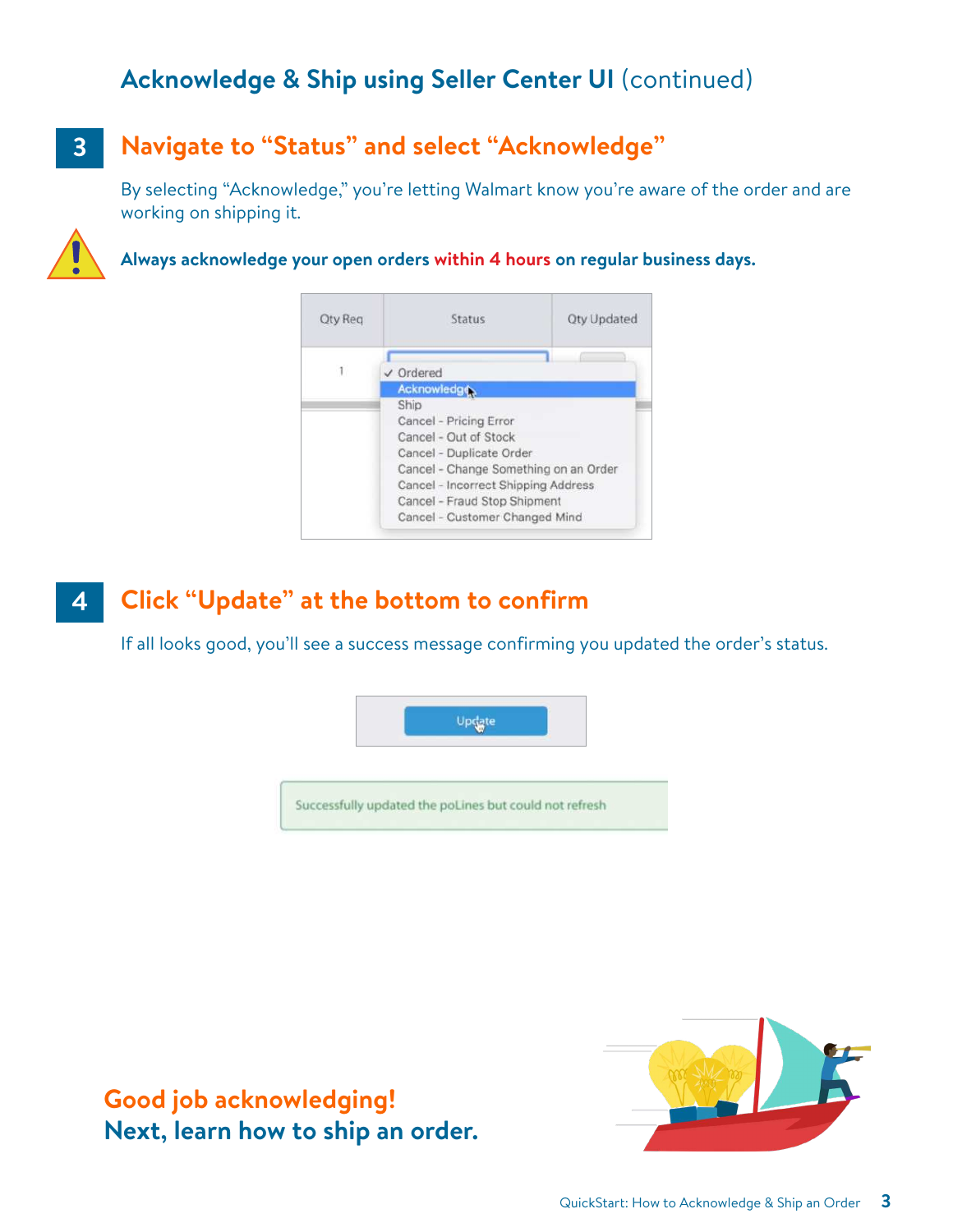# **Acknowledge & Ship using Seller Center UI** (continued)

#### **5 How to ship an order (after acknowledging)**

- **1. Click an order's P.O. number** on the Order Management page in Seller Center.
- **2.** If the order is ready to ship, **select "Ship" from the status dropdown** menu.
- **3. Input the quantity** for the order.
- **4. Pick the shipping carrier** (USPS, UPS, FedEx, etc.)
- **5.** Enter the order's tracking number (a tracking URL will auto populate after updating).
- **6.** *(Optional)* Add a Seller Order Number to keep for your own records.
- **7. Click "Update"** at the bottom of the screen.
- **8. A success message will appear** confirming you updated the order's status.
- **9.** Walmart will email the customer that their order is shipped.
- **10.** *(Optional)* Refresh the Orders page in Seller Center and click "View Orders" under Past Orders to see the order is now shipped.

| Order Details                                                                         |           |        |                 |                         |      |                |                                     |      |                          |                    |                                                              | $\times$                      |
|---------------------------------------------------------------------------------------|-----------|--------|-----------------|-------------------------|------|----------------|-------------------------------------|------|--------------------------|--------------------|--------------------------------------------------------------|-------------------------------|
| PO#3797150862597<br>Order Date: December 11, 2019<br>Delivery Date: December 23, 2019 |           |        |                 |                         |      |                |                                     |      |                          |                    |                                                              |                               |
| Complete Name<br>Copy Email Address   Send Email                                      |           |        |                 | <b>Shipping Address</b> |      |                |                                     |      |                          |                    | <b>Price Details</b><br>Subtotal<br>Tax<br>Shipping<br>Total | \$5<br>\$0.46<br>SO<br>\$5.46 |
| 8<br>Successfully updated the poLines but could not refresh                           |           |        |                 |                         |      |                |                                     |      |                          |                    |                                                              | $\mathbf x$                   |
| $\bigoplus$ Print                                                                     |           |        |                 |                         |      | $\overline{2}$ | $\overline{3}$                      |      | $\overline{\mathcal{A}}$ | 5 <sup>1</sup>     |                                                              | 6                             |
| ct Name                                                                               | SKU       | Price  | Shipping Method | Qty Req                 |      | Status         | Qty Updated                         |      | Carrier                  | Tracking No        | <b>Tracking Url</b>                                          | Seller Order No (Optional)    |
| ed Test Watch<br>Walmart.com                                                          | WatchTest | \$5    | VALUE           | $\mathbf{1}$            | Ship |                | $\frac{4}{7}$ 1<br>$\ddot{\bullet}$ | USPS |                          | 45647586<br>$\div$ |                                                              | 34897                         |
|                                                                                       |           | $\sim$ |                 |                         |      |                |                                     |      |                          |                    | ¥                                                            |                               |
|                                                                                       |           |        |                 |                         |      |                | Update                              | 7    |                          |                    |                                                              | <b>CC QUICKHELP</b>           |
|                                                                                       |           |        |                 |                         |      |                |                                     |      |                          | $\sim$             |                                                              |                               |



### **That's it! Next, learn how to batch ship using Excel.**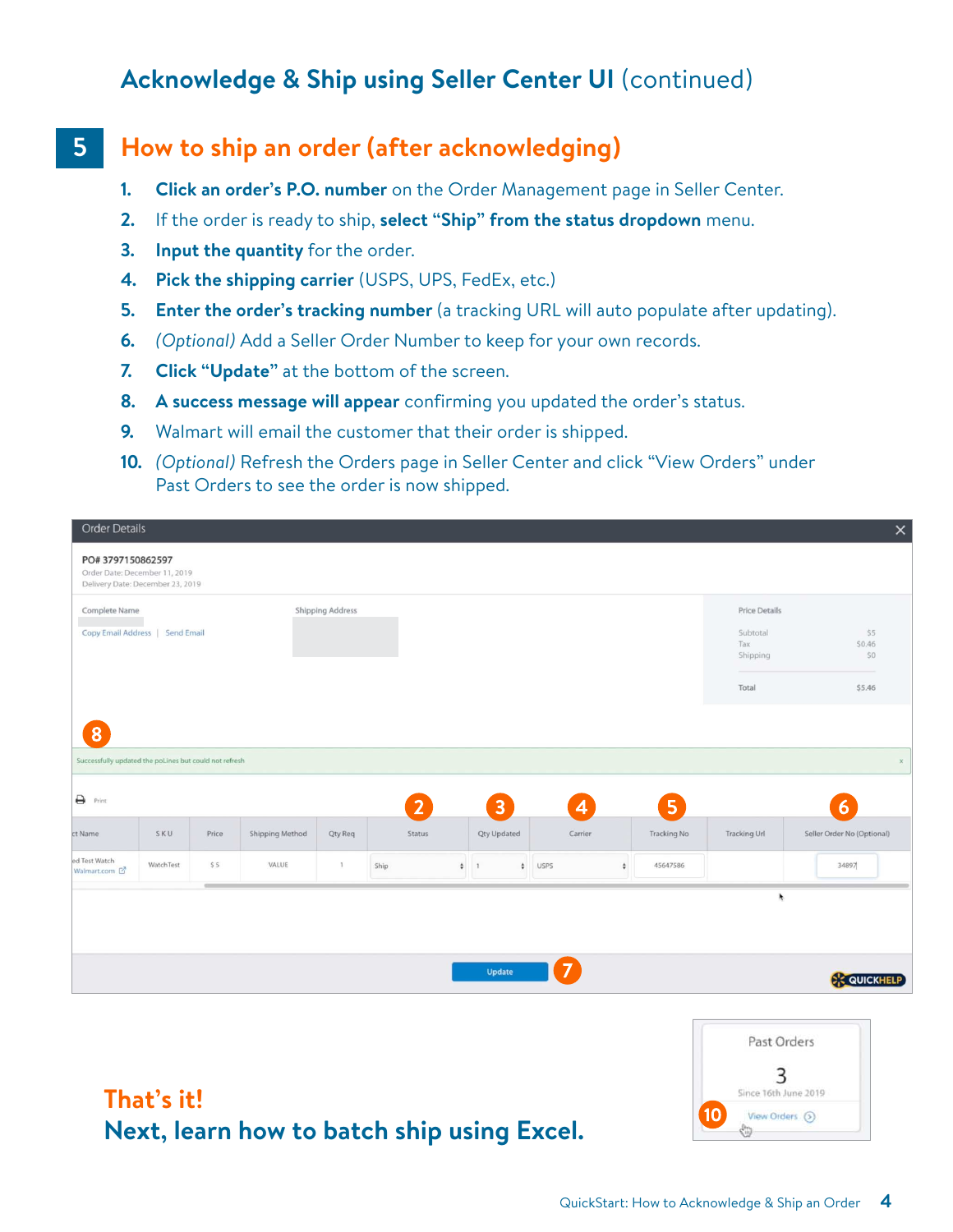### <span id="page-4-0"></span>**Acknowledge & Ship using Microsoft Excel**

Another way to acknowledge and ship is by using a Microsoft Excel spreadsheet. This method is great for processing and shipping a batch of orders – so you don't have to do them individually.

### **Click "Orders" in left-hand menu in Seller Center**

At the top of the page, you'll see your orders in various stages:

- **Orders Due Today** Orders ready to be acknowledged and shipped by your team.
- **New Orders**  Orders just placed and aren't at risk of being late.
- **Past Orders**  Orders that you've already shipped.

**1**

**• Late Orders** (avoid these!) Orders that are late in being acknowledged and/or shipped.



| Late Orders   | Orders Due Today | New Orders      | Past Orders          |
|---------------|------------------|-----------------|----------------------|
|               |                  |                 | Since 16th June 2019 |
| View Orders ( | View Orders (O)  | View Orders (5) | View Orders (2)      |

#### **Click "Download" and then "Export All Items" 2**

This will download an Excel file that contains the orders you need to ship.



| Home | Page Layout<br>Insert<br>Draw                                                                                                                                                                      | Review<br>Data<br>Formulas                                                                                        | View              |            |                |                                                                                           |            |                      |                          |                                         |                       | $A$ Share $C$ Comments  |
|------|----------------------------------------------------------------------------------------------------------------------------------------------------------------------------------------------------|-------------------------------------------------------------------------------------------------------------------|-------------------|------------|----------------|-------------------------------------------------------------------------------------------|------------|----------------------|--------------------------|-----------------------------------------|-----------------------|-------------------------|
|      | $\begin{array}{c}\n\hline\n\text{Out}\n\\ \n\text{Paste}\n\end{array}\n\quad\n\begin{array}{c}\n\hline\n\text{Out}\n\\ \n\text{Copy}\n\\ \n\hline\n\text{F format}\n\end{array}$<br>Calibri (Body) | $\vee$ 11 $\vee$ A' A' $\equiv \equiv \equiv$ $\Rightarrow$ $\vee$ $\Rightarrow$ $\frac{35}{20}$ Wrap Text $\vee$ |                   |            | Text           | $\blacksquare$ $\blacksquare$ $\blacksquare$ $\blacksquare$ $\blacksquare$ $\blacksquare$ |            |                      | ■ 图·国· Filler 2F · Q · 4 |                                         | $\boxed{\bullet_0^2}$ |                         |
|      |                                                                                                                                                                                                    | <b>BIU</b> v H v A v 国 三 三 三 三 国 Merge & Center v S v % 9 協 <sup>8</sup>                                          |                   |            |                | Conditional Format Cell<br>Formatting as Table Styles                                     |            | Insert Delete Format | $\times$ Clear $\times$  | Sort & Find &<br>Filter Select<br>Ideas | Sensitivity           |                         |
|      | $\frac{1}{x} \times \sqrt{f}x$                                                                                                                                                                     |                                                                                                                   |                   |            |                |                                                                                           |            |                      |                          |                                         |                       |                         |
|      |                                                                                                                                                                                                    | B                                                                                                                 |                   |            |                |                                                                                           |            |                      |                          |                                         |                       |                         |
|      | PO#                                                                                                                                                                                                | Order#                                                                                                            | <b>Order Date</b> |            | <b>Ship By</b> | <b>Delivery Date</b>                                                                      |            | <b>Customer Name</b> |                          |                                         |                       | <b>Customer Shippin</b> |
|      | 2 2793460399144                                                                                                                                                                                    | 6161923823073                                                                                                     | 2019-12-11        | 2019-12-12 |                | 2019-12-23                                                                                | Sam Walton |                      | Sam Walton.              |                                         |                       | Aug. San Bruno, CA, 94  |
|      |                                                                                                                                                                                                    |                                                                                                                   |                   |            |                |                                                                                           |            |                      |                          |                                         |                       |                         |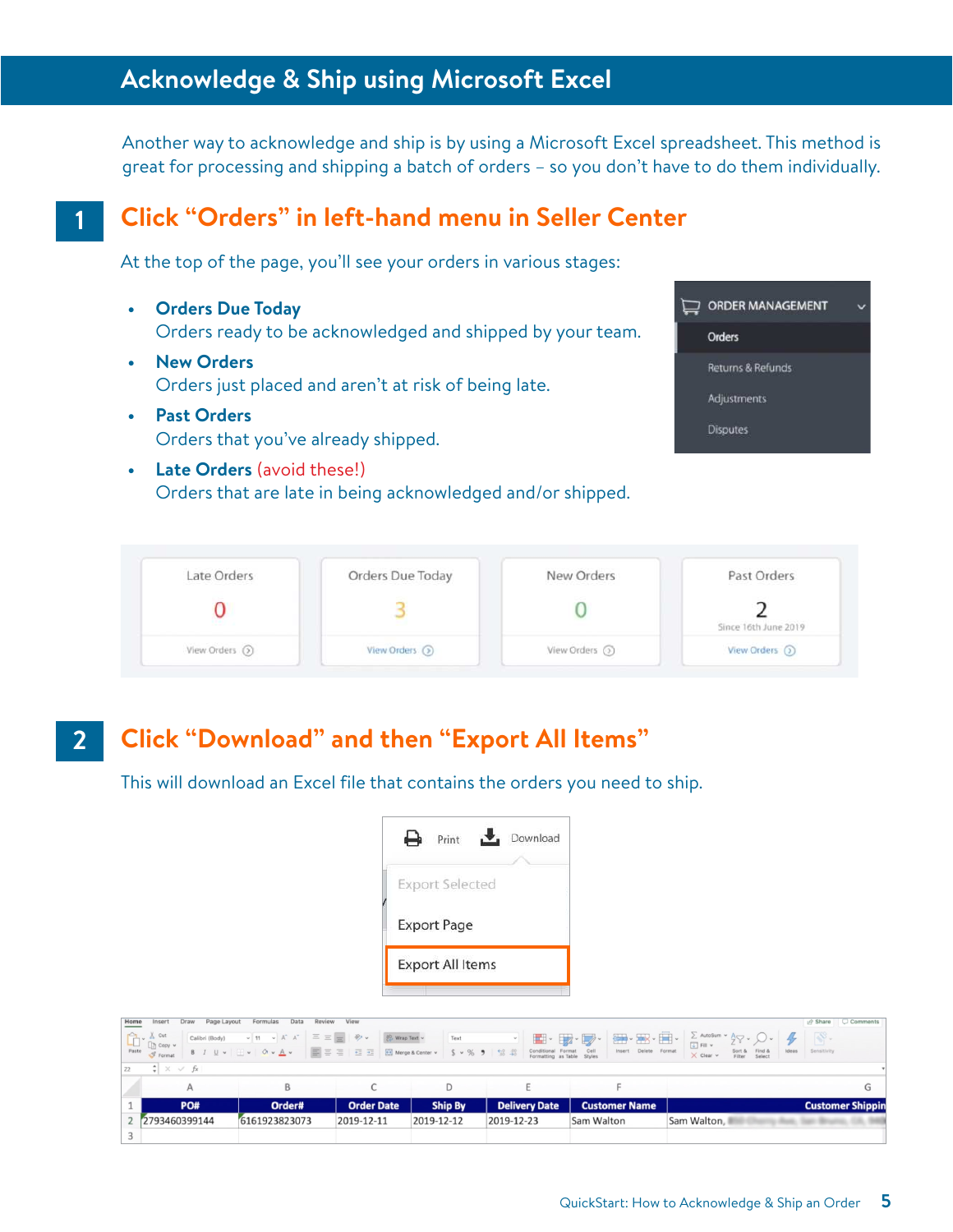# **Acknowledge & Ship using Microsoft Excel** (continued)

#### **Open the spreadsheet and scroll to Column Z 3**

- **1. Select its status** if order is ready to ship, select "Ship." If not, select either "Acknowledge" or a cancellation reason.
- **2. Input the quantity** for the order.
- **3. Pick the shipping carrier** (USPS, UPS, FedEx, etc.)
- **4. Enter the order's tracking number.**
- **5.** The tracking URL will auto populate after you upload.
- **6.** *(Optional)* Add a Seller Order Number to keep for your own records.



|                      |             | V.                                     |                     |                 |                           |
|----------------------|-------------|----------------------------------------|---------------------|-----------------|---------------------------|
|                      | AВ          | AC                                     | AD                  | AE              | AF                        |
| <b>Update Status</b> |             | Update Qty   Carrier   Tracking Number | <b>Tracking Url</b> | Seller Order NO | <b>Fulfillment Entity</b> |
| Ship                 | <b>USPS</b> | 23434234234                            |                     | 234234          |                           |

#### **Save and upload the spreadsheet in Seller Center 4**

- **1. Return to the Orders** page in Seller Center.
- **2.** In the right-hand corner, **drag and drop the file or click "Select Files."**
- **3. Click "Upload"** in the window.
- **4. A response spreadsheet will download** to confirm the upload was successful.
- **5.** Walmart will email the customer to notify them their order shipped.

|                                                                                                                 | Upload your excel                                              |
|-----------------------------------------------------------------------------------------------------------------|----------------------------------------------------------------|
| that when they they want them with that when them they want them when the<br>Drop files here<br>or select files | File Name: Animal (1).xlsm<br>$\bullet$<br>File Size: 1 MB     |
|                                                                                                                 | Update your spec by dragging and dropping it or<br>click here. |
| 4                                                                                                               | The maximum file upload size is 25MB                           |
| Đ.<br>Response_PO_xlsx ^                                                                                        | 3<br>Cancel<br>Upload                                          |
|                                                                                                                 | <b>ALL</b> STORES                                              |

# **That's it! Thanks for finishing this guide.**